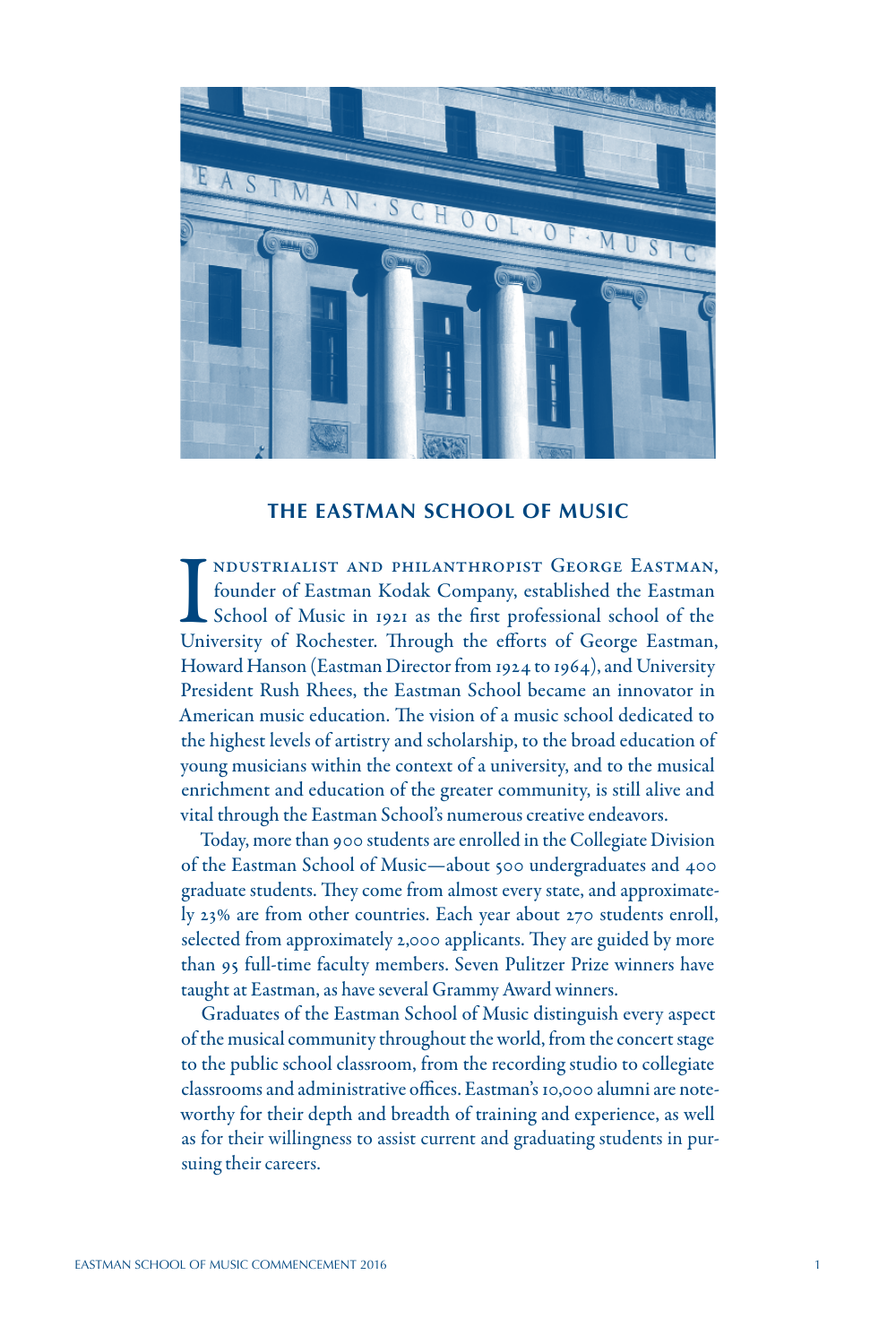

In 1921, George Eastman articulated his belief in the importance of music education: "The life of our communities in the future needs what our schools of music and of other fine arts can give them. It is impossible to buy an appreciation of music. Yet, without appreciation, without the presence of a large body of people who understand music and get enjoyment out of it, any attempt to develop the musical resources of any city is doomed to failure."

The Eastman Community Music School has been an integral part of the Eastman School from its beginning and is a centerpiece of George Eastman's grand vision "for the enrichment of community life." Approximately 1,600 area citizens, ranging in age from four months to over 90 years of age, enroll annually for classes, lessons, and ensembles in the ECMS. During summer session, approximately 250 students attend the community school from the extended Western New York region, as well as all over the world. Almost 150 faculty members teach in the community school, half of whom are current Eastman graduate students. Each year about 25 to 35 Eastman Community Music School students are accepted to the Eastman School of Music.

George Eastman's vision, based on the fundamental power of music and its ability to change people's lives, remains the central focus of the Eastman School of Music's philosophy. During the Eastman School's 95-year history, the musical world has changed immensely, and the school is challenging its students to think broadly and imaginatively about the role of music and musicians in contemporary society. Eastman students learn not only technical proficiency and artistry, but also the specialized skills and diversified experiences they will need to draw on as they take their places among a new generation of musical and cultural leaders.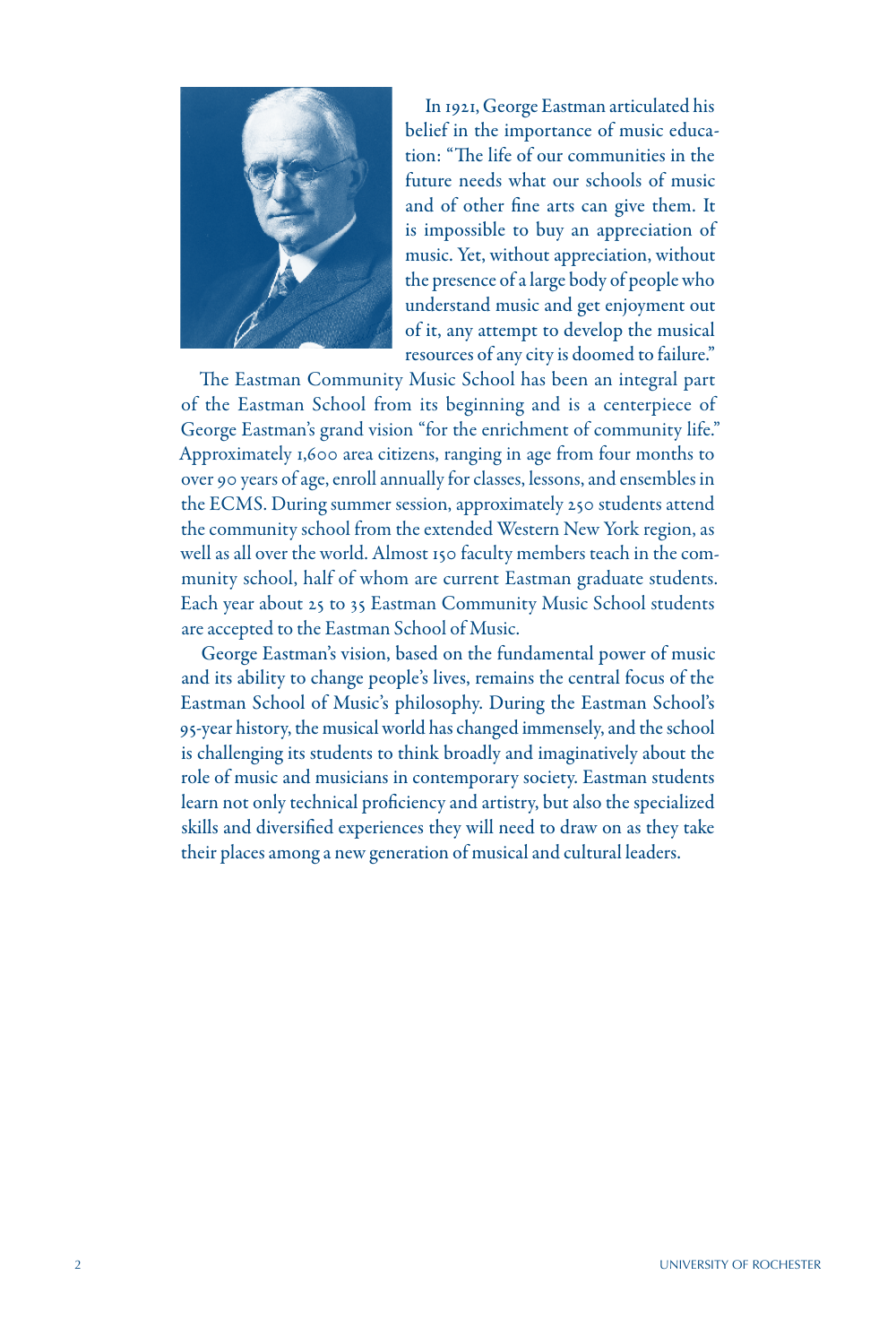# **EASTMAN SCHOOL OF MUSIC DISTINGUISHED ALUMNI AWARD, 2016**

## **MARY JO HEATH ESM-PhD '88E**

Mary Jo Heath<br>
is the full-time<br>
the Metropolitan Opera, is the full-time radio host for one of only four announcers to hold the position since the company's first broadcast in 1931. As the "Voice of the Met," she leads the Saturday matinee broadcasts and is heard by nearly ten million listeners worldwide



each week. She is also a regular fixture on the Met Opera Radio channel on the SiriusXM Satellite network, hosting the evening live broadcasts of Met performances offered throughout the season.

A native of Norman, Oklahoma, Dr. Heath received her bachelor's and master's degrees in music from the University of Oklahoma, where she began her career as the music director of Norman's Cimarron Circuit Opera Company. Her passion for music eventually led her to the Eastman School of Music at the University of Rochester, where she earned her PhD in music theory in 1988.

Throughout her 25-year career in the classical music business, Dr. Heath has worked in nearly every facet of the music industry, not just as a radio host, but also as a producer, writer, and record company executive. Her career in radio began at Rochester's own WXXI-FM while she was an Eastman student; she later joined WQXR-FM in New York City and WSHU-FM in Fairfield, Connecticut. In 1989, Dr. Heath became the product and marketing manager of the Philips Classics record label for the American market. She ultimately relocated to the company's headquarters in Holland, where she lived for eight years, working first as product manager of all new releases, then as director of new business development. After ten years at Philips Classics, she returned to New York in 1999, where she led the classical division of the online music magazine getmusic.com. Dr. Heath joined the Metropolitan Opera in 2006 as the organization's senior radio producer, leading nearly 1,000 broadcasts from behind the scenes, before assuming her current role in September 2015.

She and her husband Ronald, along with their daughter Madison, live in Stamford, Connecticut.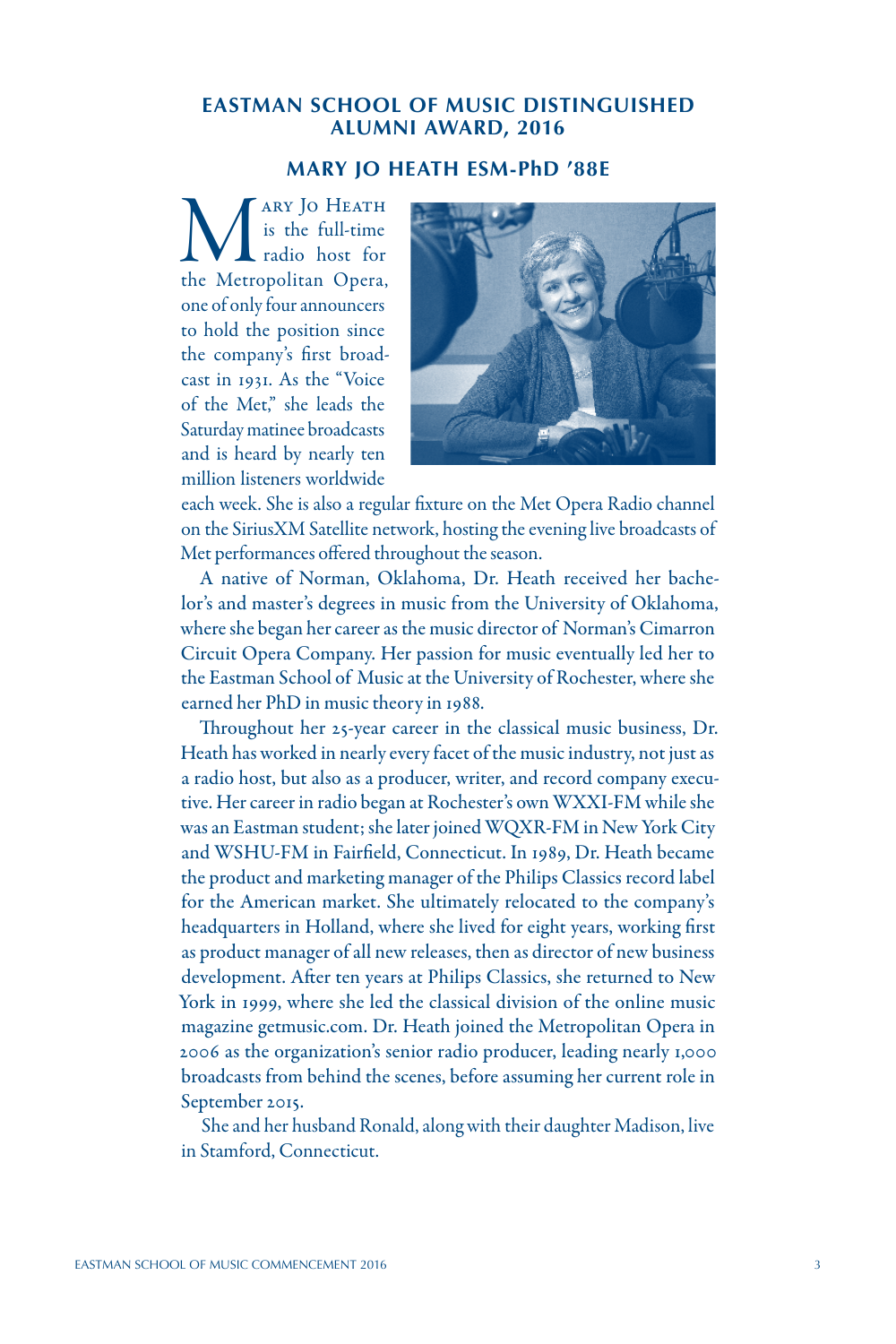#### **COMMENCEMENT CEREMONY SUNDAY, MAY 15, 2016**

Joel Seligman, *University President, CEO, and G. Robert Witmer, Jr. University Professor. Presiding*

#### **Prelude**

*Canzon Per Ogni Tromboni* (1608) Tiburto Massaino/arr. Robert King

"Day 3: Pickett's Charge" from *Gettysburg Suite* (1993) Randy Edelman/arr. P. F. Strohm

> *Fantasy and Double Fugue* (1998) Eric Ewazen, ESM-BM '76

#### **Academic Processional**

"Elsa's Procession to the Cathedral" from *Lohengrin* (1850) Richard Wagner/arr. Wesley Hanson, ESM-DMA '76

#### **Invocation**

The Rev. Dr. C. Denise Yarbrough, *Director, Religious & Spiritual Life, Interfaith Chapel, University of Rochester*

> **Welcome from the Board of Trustees** G. Robert J. Witmer, Jr., *Chairman Emeritus*

**Welcome from the University President** Joel Seligman, *President*

**Remarks from the Dean** Jamal J. Rossi, *Joan and Martin Messinger Dean*

#### **Recognition of Student Prizes and Awards**

Donna Brink Fox, *Senior Associate Dean of Academic and Student Affairs (See insert in Commencement Program)*

> **Student Address to Graduates** Sun-Ly Pierce, ESM-BM '16

**Presentation of Eisenhart Award for Excellence in Teaching** Jamal J. Rossi

**Presentation of the Eastman Distinguished Alumni Award** Jamal J. Rossi

> **Address to Graduates** Mary Jo Heath, ESM-PhD '88 *Radio Host/Announcer, The Metropolitan Opera*

#### **Interlude**

*Pater noster* (1873) Giuseppe Verdi/arr. Ralph Sauer, ESM-BM '65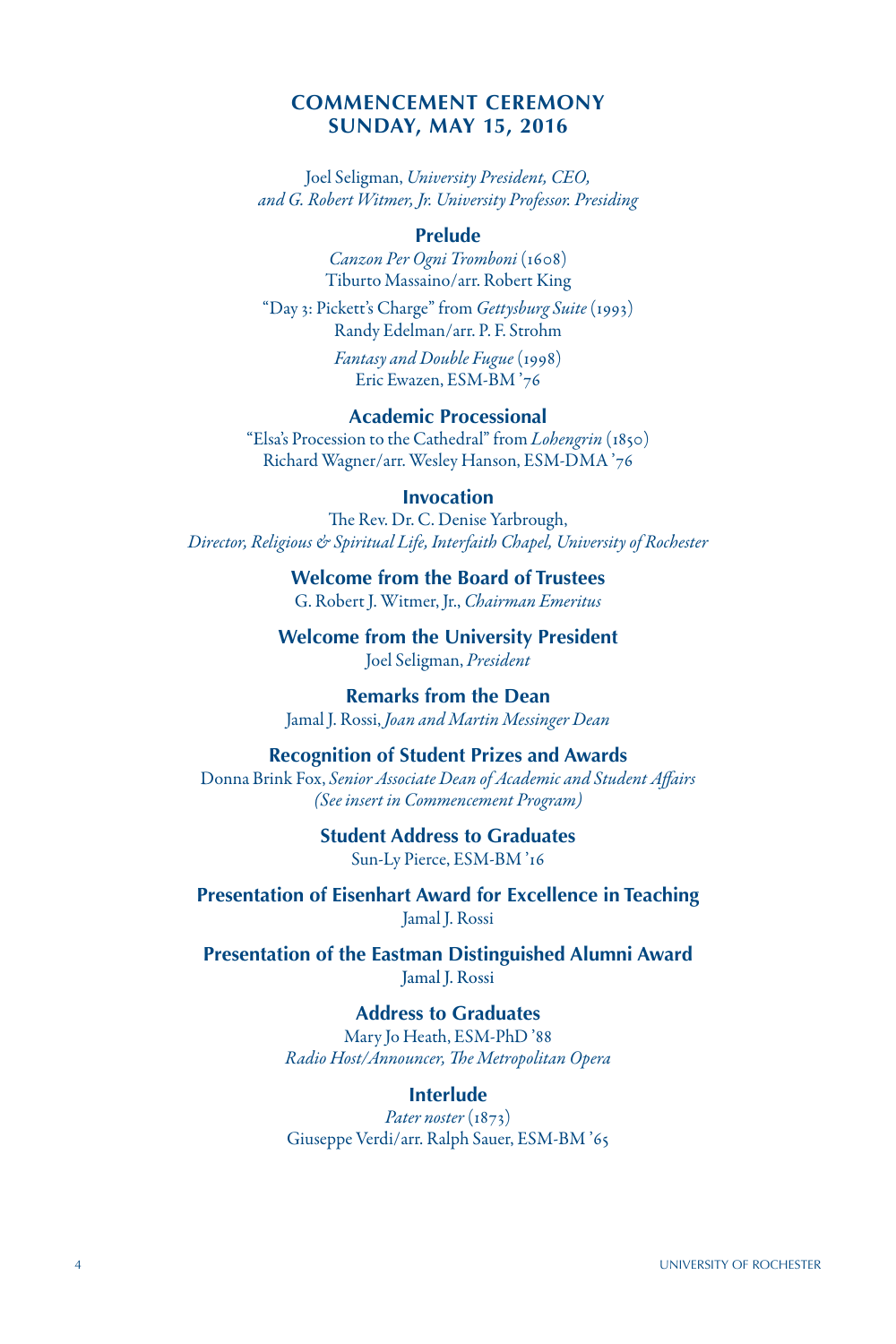#### **Recognition of Doctoral Recipients**

Marie Rolf*, Senior Associate Dean of Graduate Studies*

# **Conferring of Master's & Bachelor's Degrees**

Joel Seligman Presented by Jamal J. Rossi and Donna Brink Fox

> **Closing Remarks** Jamal J. Rossi

#### **Recessional**

"Achieved is the Glorious Work" from *The Creation* (1796-1798) Franz Joseph Haydn/arr. Donald Miller ESM-BM '55, MM '62



# **Academic Department Representatives** *Chamber Music*—Phillip Ying *Composition*—Carlos Sanchez-Gutierrez *Conducting and Ensembles*—Mark Davis Scatterday *Humanities*—Reinhild Steingröver *Jazz Studies and Contemporary Media*—Bill Dobbins *Music Education*—Christopher D. Azzara *Musicology*—Roger Freitas *Organ, Sacred Music and Historical Keyboards*—Edoardo Bellotti *Piano*—Jean M. Barr *Strings, Harp and Guitar*—James VanDemark *Theory*—Elizabeth West Marvin *Voice and Opera*—Kathryn Cowdrick *Woodwinds, Brass and Percussion*—Michael Burritt

## **Marshals**

*University Marshal*—Richard F. Grunow *Associate Marshal*—John Hunt *Doctoral Marshals*—Daniel Raymond Pesca and Sarah Elizabeth Fuchs Sampson *Master's Marshal*—Zachary Thomas Sheets *Undergraduate Marshal*—Katherine Koester

> **Eastman Trombone Choir** Mark Kellogg and Larry Zalkind, *Co-Directors*

Nicholas Bulgarino, Daniel Coffman, Jackson Courtright, Nicholas Crane, Benjamin Dettelback, Aaron James Eckert, Lauren Eisenreich, Philip Glick, Tanner Jackson, Christopher John Lindgren, Douglas Meng, Jordan Moore, Matthew Moran, Brennan Nelson, Gabriel Ramos, Austin Reid Richardson, Joshua Schwark, Tyler Simms, Timothy Fox Taylor, Jonah Elliot Trout, Liam Wilt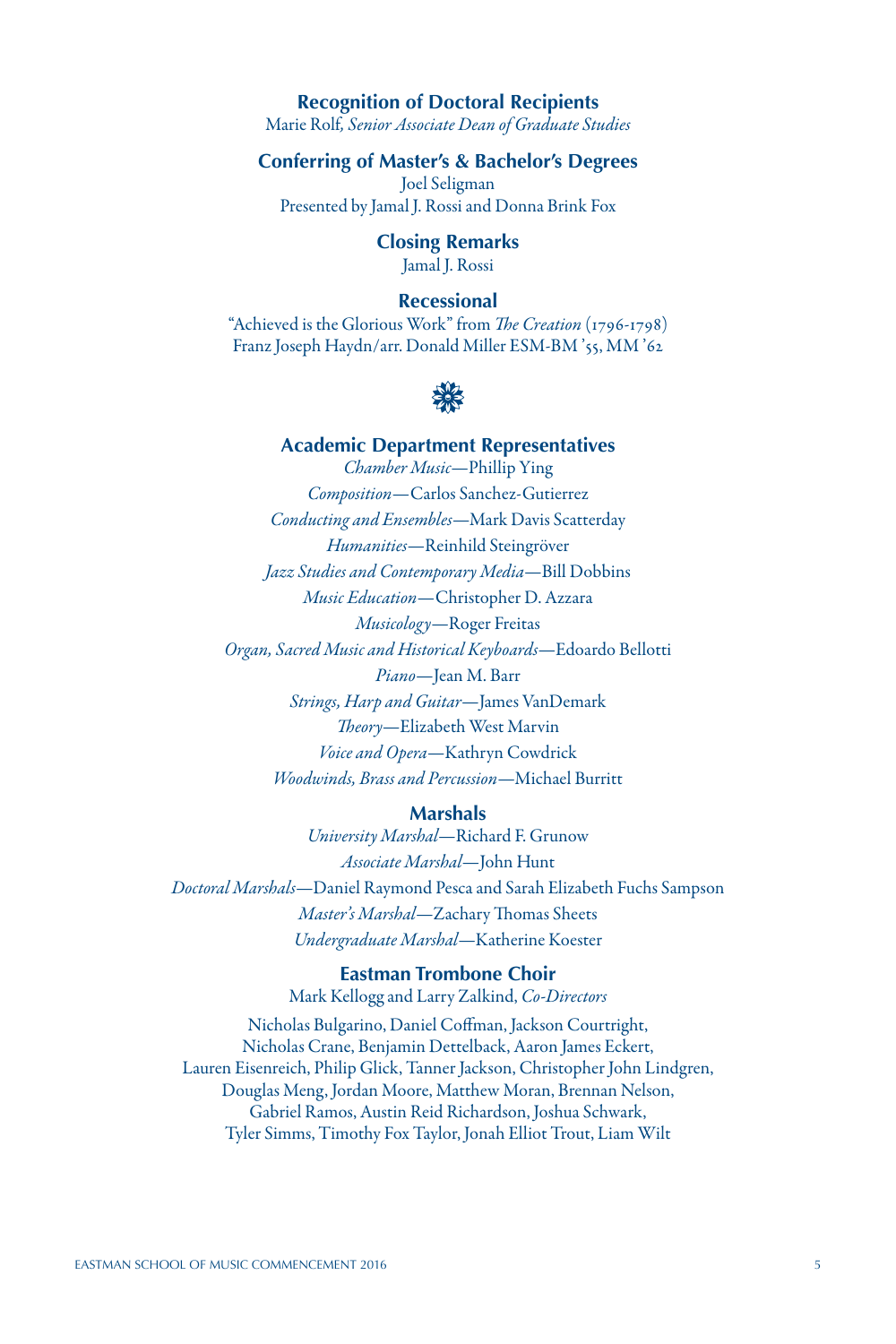# **CATHERINE FILENE SHOUSE ARTS LEADERSHIP PROGRAM CERTIFICATE**

The Arts Leadership Program (ALP), launched by the Eastman School in Fall 1996 and being widely studied and modeled by arts schools around the country, recognizes that success as a professional musician requires more than superb technical skills and artistry: Success also requires entrepreneurial skills, the ability to communicate effectively, fluency with emerging technologies, commitment to audience education, and public advocacy for music and the arts. Through a special curriculum, internship program, guest speaker series, and an undergraduate and graduate Certificate Program, the ALP prepares Eastman students to take charge of their career prospects, and encourages them to provide leadership in the musical culture and marketplace.

- Colleen Darragh Bernstein Christian Giovanni Bigliani Stephen Patrick Cannistraci Christopher Richard Demetriou Amanda Eich John Edward Fatuzzo Michael David Forfia Emily Ann Helenbrook Jillian Christine Honn Nicole Julia Joshi Anne Elizabeth Kunkle
- Matthew William Langford Catherine Avis Branch Lewis Richard Li Darren Yang Lin Sergio Ignacio Muñoz Leiva Lisa Michelle Nickels Andrew Mine Psarris Garret Michael Reynolds Matthew Stephen Sieber-Ford Allison L. Thorp

## **CERTIFICATE IN COLLEGE AND/OR COMMUNITY MUSIC TEACHING**

IN RECOGNITION OF THE FACT THAT MUSICIANS WILL HAVE MANY opportunities to teach as a component of their careers, Eastman established the Certificate in College and/or Community Music Teaching in 2003. The program requires N RECOGNITION OF THE FACT THAT MUSICIANS WILL HAVE MANY opportunities to teach as a component of their careers, Eastman established the Certificate in College and/or Community Music Teaching in 2003. The work and an internship under the mentoring of master teachers at Eastman.

*Certificate in College Music Teaching* Toni James Caroline Allie Sonett

*Certificate in Community Music Teaching* Isaac Jonathan Assor Tian Xu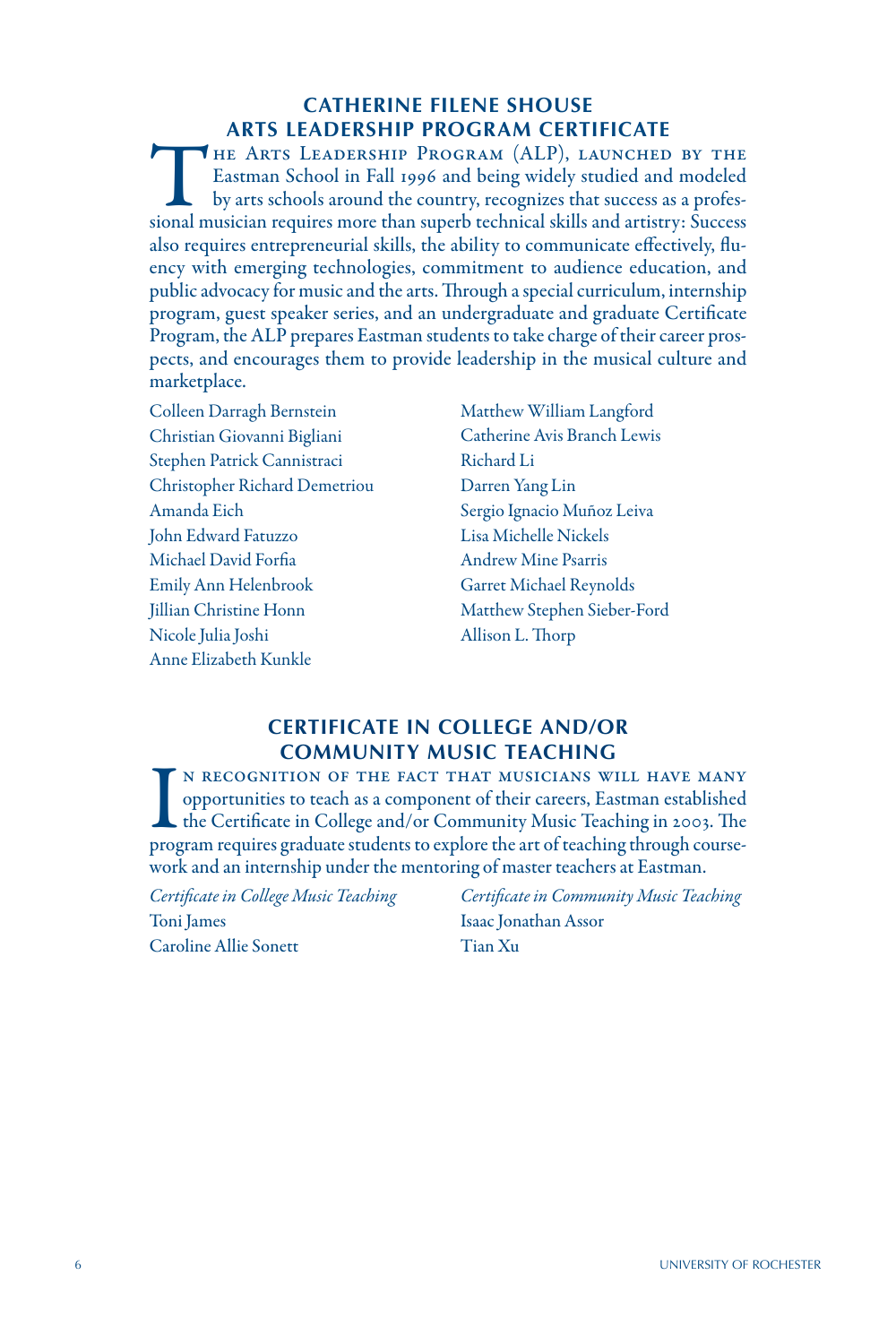### **CERTIFICATE IN WORLD MUSIC / ETHNOMUSICOLOGY DIPLOMA**

GROWING AWARENESS OF THE RICHNESS AND BEAUTY<br>of non-western musics and the interrelatedness of all musi-<br>cal cultures led the Eastman School to develop a Certificate<br>Program in World Music and a Diploma Program in Ethnomus of non-western musics and the interrelatedness of all musical cultures led the Eastman School to develop a Certificate Program in World Music and a Diploma Program in Ethnomusicology. These programs are open to both undergraduate and graduate students interested in learning more about the world's musical traditions and the people who create and perform them. In addition to enhancing the students' philosophical, political, and musical understandings of today's world cultures, the Certificate in World Music and Ethnomusicology Diploma also develop practical, hands-on skills needed for today's job market, through coursework in music and anthropology, and through performance in Eastman's world music performing ensembles: the Balinese gamelan, South Indian Drumming, and the Zimbabwean mbira ensembles.

*Ethnomusicology Diploma* Wendy Michelle Richman

#### **ORCHESTRAL STUDIES DIPLOMA IN STRINGS**

IM INSTITUTED BY THE EASTMAN SCHOOL IN 1999, AND OFFERED IN partnership with the Rochester Philharmonic Orchestra (RPO), the Orchestral Studies Diploma in Strings prepares advanced students for careers in today's competiti nstituted by the Eastman School in 1999, and offered in partnership with the Rochester Philharmonic Orchestra (RPO), the Orchestral Studies Diploma in Strings prepares advanced students of the program is the Orchestral Studies String Fellowship, which gives students performing experience with the RPO on ten classical subscription concerts each year. Students also learn the non-performing, "behind the scenes" side of professional orchestras through internships in the orchestra's administrative offices and Arts Leadership courses taught by Eastman faculty and RPO musicians and staff.

Through this special curriculum that combines high artistic standards and practical experience, the program strives to prepare students for the professional worlds that they will be entering. It encourages them to become skilled and artistic instrumentalists, as well as creative, free-thinking, and forward-looking leaders not only in orchestra-related issues, but also in music and music education in general.

Spencer David Jensen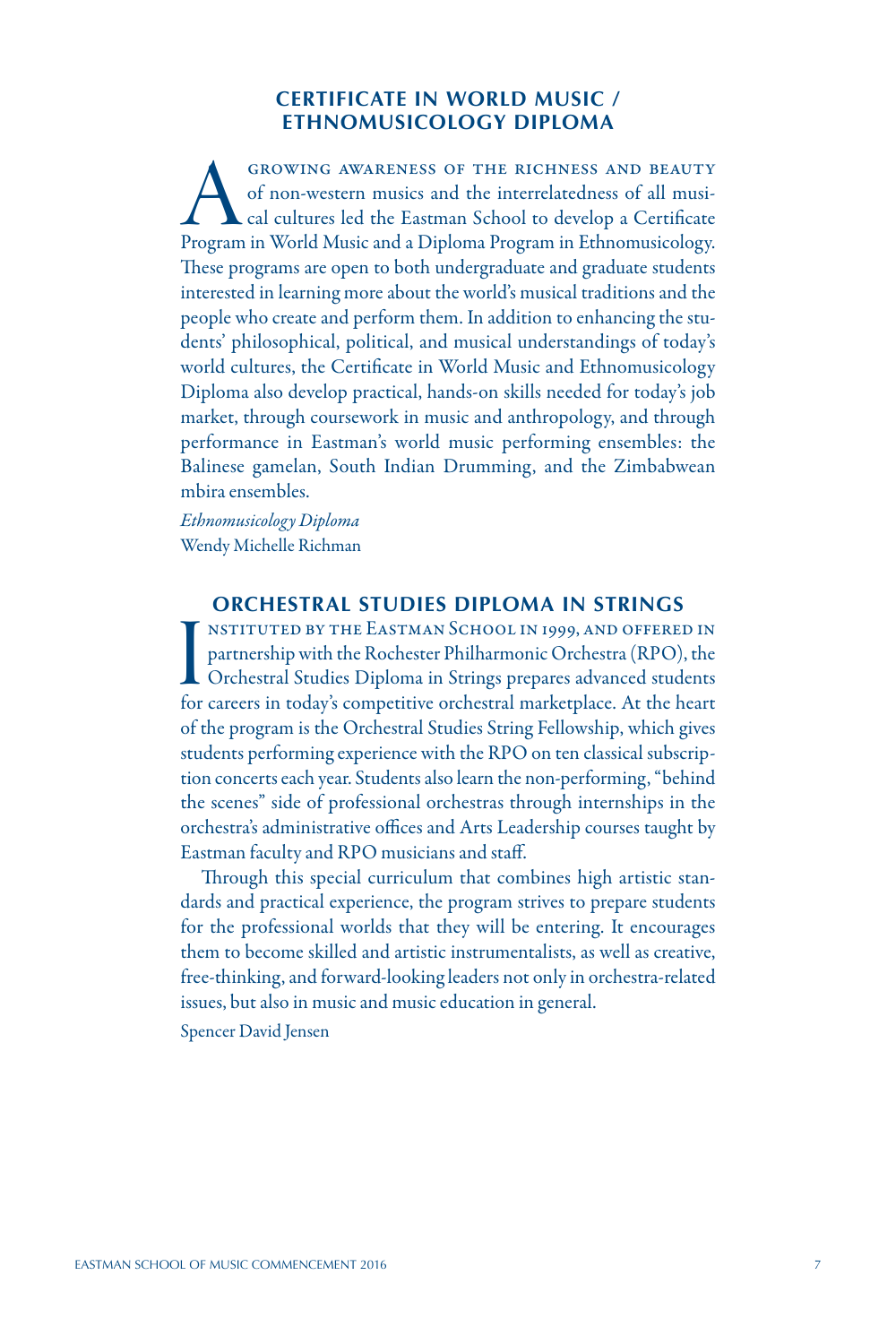# **PERFORMER'S CERTIFICATE**

THE PERFORMER'S CERTIFICATE RECOGNIZES STUDENTS WHO<br>demonstrate outstanding performing ability. Nominated for this honor<br>by their respective departments, the candidates present a special jury<br>and recital. demonstrate outstanding performing ability. Nominated for this honor by their respective departments, the candidates present a special jury and recital.

Laura Cristina Andrade, *violoncello* Ben Herrington Baker, *violoncello* Colleen Darragh Bernstein, *percussion* Emily Elizabeth Buehler, *horn* Jingyu Cai, *harp* Stephen Patrick Cannistraci, *euphonium* Yip Wai Chow, *violin* Aaron James Eckert, *euphonium* Jillian Christine Honn, *oboe* Adriana Iacovache-Pana, *violin* Nicole Julia Joshi, *percussion* Evan Martin Kelsick, *euphonium*

Anna Lenhert, *harp* Sammy Lesnick, *clarinet* Richard Li, *clarinet* Rosanna Katherine Anne Moore, *harp* Bailey Alexandra Paugh, *trumpet* Andrew Martin Luther Payton, *tuba* Charles Pfeifer, *guitar* Ivy Loretta Ringel, *bassoon* Thomas Anthony Torrisi, *guitar* Thomas Viloteau, *guitar* Tian Xu, *violin* Aiwen Zhang, *saxophone*

### **PI KAPPA LAMBDA**

THE ONLY MUSIC ORGA-<br>nization recognized by the Association of College Honor Societies.<br>Founded in 1918 at Northwestern University, PKL is dedicated to the<br>fostering of scholarly interest in the theoretical and historical nization recognized by the Association of College Honor Societies. Founded in 1918 at Northwestern University, PKL is dedicated to the fostering of scholarly interest in the theoretical and historical aspects of music, and to the pursuit of eminent achievement in performance, composition, music education and research. Eastman's Beta Pi Chapter was active from 1966 to 1988, and after a 25-year hiatus, was reactivated in 2013.

*Graduate Students* Isaac Jonathan Assor Rachel Nicole Brashier Hana Chu Anna Jeanne Fulton Sergio Ignacio Muñoz Leiva Richard Li James Michael Sullivan

*Undergraduate Students* Colleen Darragh Bernstein Julian Edward Garvue Rose Elizabeth Hegele Katherine Koester Anne Elizabeth Kunkle Braden Nathaniel Maxwell Garret Michael Reynolds Turi Julian Scilipoti Audrey Noelle Yu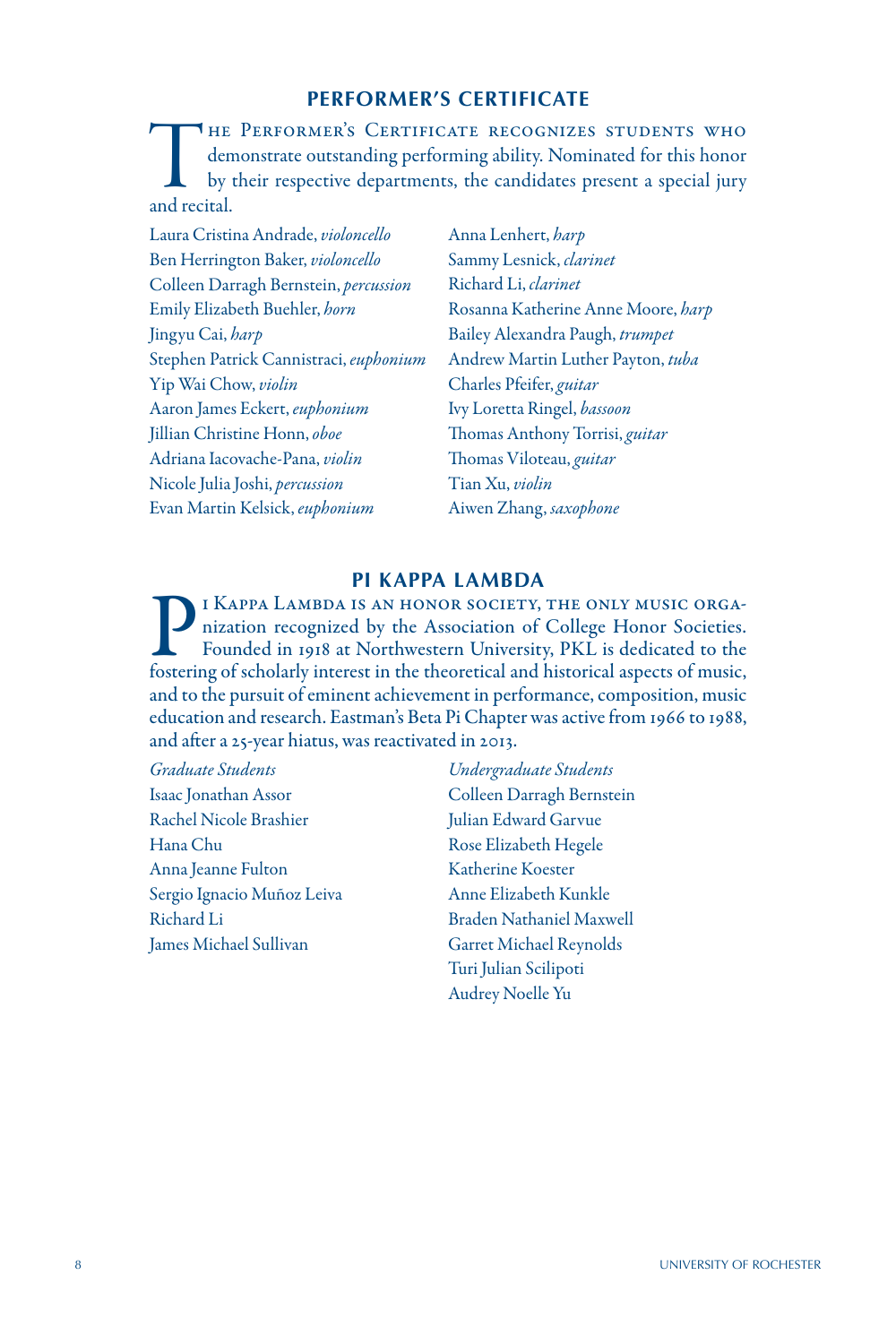#### **SIGMA ALPHA IOTA**

IGMA ALPHA IOTA IS AN ORGANIZATION WHICH PROMOTES INTERaction among those who share a commitment to music. Members of Sigma Alpha Iota are active in all areas of campus music and campus life, working closely with faculty, administration, campus and community groups, music professionals and patrons.

*Collegiate Honor Award* Jennifer Tiedemann Lawrence

*Scholastic Award* Rose Elizabeth Hegele

### **PHI BETA KAPPA**

THE PHI BETA KAPPA SOCIETY IS THE UNIVERSITY OF ROCHESTER'S chapter of the nation's oldest and most prestigious undergraduate honors organization. Founded in 1776, Phi Beta Kappa invites for induction the most outstanding chapter of the nation's oldest and most prestigious undergraduate honors organization. Founded in 1776, Phi Beta Kappa invites for induction the most outstanding students at America's leading colleges and universities. The Society champions the liberal arts—the humanities, the social sciences, and the natural sciences—in higher education and in society at large.

Larisa Coyle Bainton Joseph Christopher Clark Emily Ann Helenbrook Jonathan Broitman Kane

Braden Nathaniel Maxwell Jessica Melanie Newman William Bruce Wortley

#### **KAUFFMAN ENTREPRENEURIAL YEAR (KEY) PROGRAM 2016-2017**

THE KEY PROGRAM PROVIDES ACCEPTED STUDENTS WITH THE opportunity to devote one or two semesters, tuition-free, to the study and/or practice of entrepreneurship. During this additional time at the University of Rochester, KE opportunity to devote one or two semesters, tuition-free, to the study and/or practice of entrepreneurship. During this additional time at the University of Rochester, KEY students take courses, independent studies, and internships while devoting their energy toward transforming an idea into an enterprise that generates value. Although the students listed below will officially graduate next year, at the end of their fifth year, some have chosen to participate in today's ceremony to celebrate with family and friends.

Jennifer Tiedemann Lawrence

#### **TAKE FIVE SCHOLARS 2016-2017**

SECTION IN 1986, OVER 1,100 STUDENTS HAVE RECEIVED one or two tuition-free terms through the University's Take Five Scholars Program to complete additional coursework that enriches their undergraduate education. Although t INCE ITS INCEPTION IN 1986, OVER 1,100 STUDENTS HAVE RECEIVED one or two tuition-free terms through the University's Take Five Scholars Program to complete additional coursework that enriches their undergradyear, at the end of their fifth year, some have chosen to participate in today's ceremony to celebrate with family and friends.

Joseph Christopher Clark Hoi Ting Davidson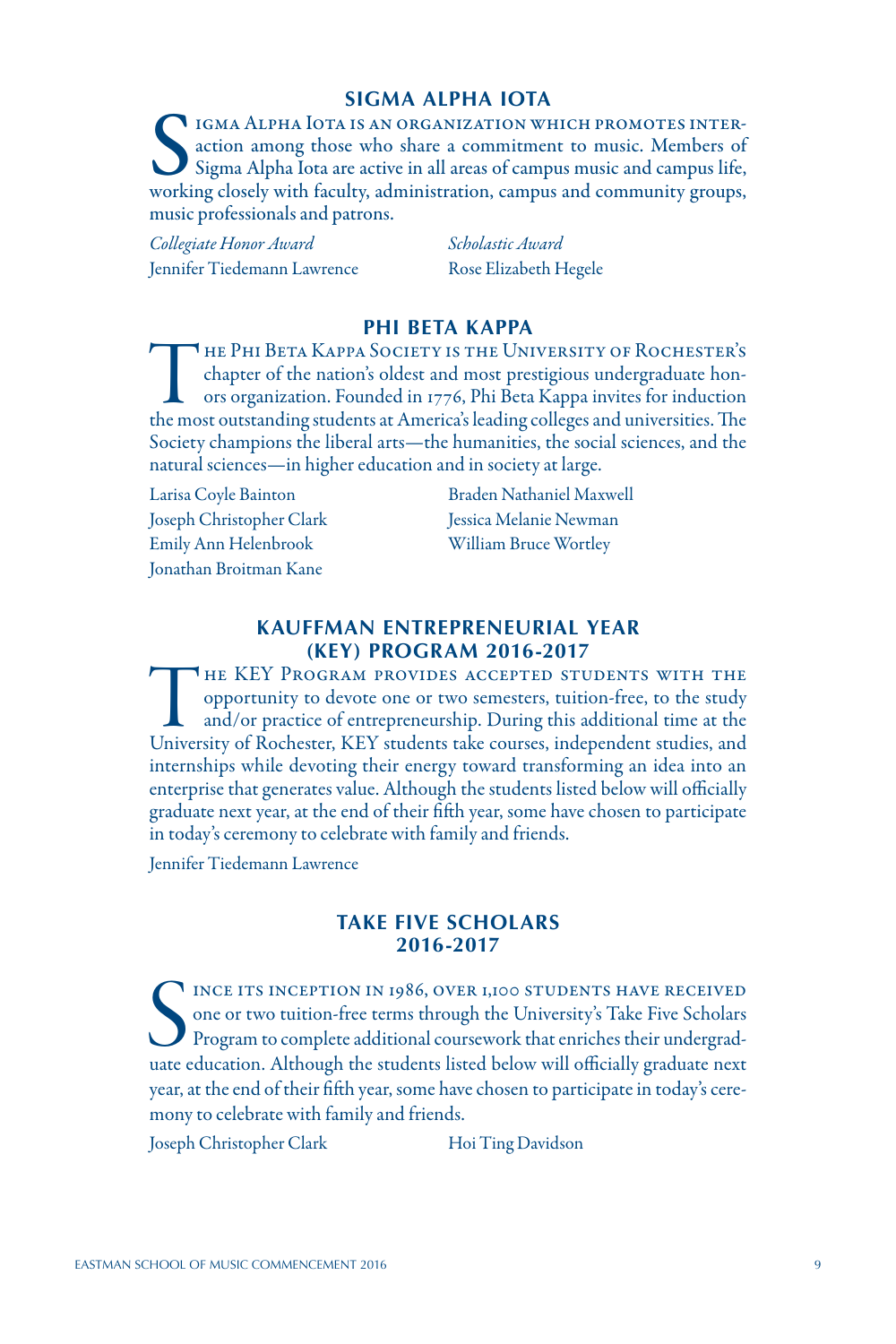# **BACHELOR OF MUSIC DEGREE CANDIDATES**

Ricardo Acosta Murguía, *Applied Music (Piano)/Music Composition* Martina Silvia Alonso Benavides, *Applied Music (Violin), with Distinction* Laura Cristina Andrade, *Applied Music (Violoncello)* Abigail Leigh Arnold, *Applied Music (Bassoon)/Music Education-Instrumental* Emilyn Elizabeth Badgley, *Applied Music (Voice)* Larisa Coyle Bainton, *Applied Music (Voice), with Distinction* Ben Herrington Baker, *Applied Music (Violoncello)* Arjun Ved Baxter, *Applied Music (Double Bass)* Nicole Beauregard, *Applied Music (Voice)* David Belkovski, *Applied Music (Piano)* Katherine Elise Benson, *Applied Music (Piano), with Distinction* Colleen Darragh Bernstein, *Applied Music (Percussion)/Music Education-Instrumental, with Highest Distinction* Matthew James Blom, *Music Education-Instrumental* Asa Chapman Bryce, *Applied Music (Guitar)* Emily Elizabeth Buehler, *Applied Music (Horn) / Music Education-Instrumental* Jingyu Cai, *Applied Music (Harp)* Stephen Patrick Cannistraci, *Applied Music (Euphonium)/Music Education-Instrumental* Yiqiu Chen, *Applied Music (Violoncello), with Distinction*  Eric Cheng, *Applied Music (Violin)* Joonghun Cho, *Applied Music (Piano), with Distinction* Brandon Heesu Choi, *Jazz Studies and Contemporary Media* Yip Wai Chow, *Applied Music (Violin)* Kayleigh Rose Cook, *Music Education-Instrumental* Trevor Andrew Cook, *Applied Music (Voice)/Music Education-Vocal* Rosina Elise Curren, *Applied Music (Violin), with High Distinction* Ece Dolu, *Applied Music (Violin)* Kimberly Dawn Durflinger, *Applied Music (Violin)–Major; French–Minor* Julia Egan, *Applied Music (Guitar)/Musical Arts* Perry Joseph Emerson, *Applied Music (Flute), with Distinction* Gordon Foster Engelgau, *Jazz Studies and Contemporary Media* Edward Winston Forstman, *Applied Music (Piano), with High Distinction* Julian Edward Garvue, *Jazz Studies and Contemporary Media / Music Theory, with Distinction* Dominic Gregory Giardino, *Applied Music (Clarinet)* David Gleichman, *Applied Music (Voice)* Xue Maxine Gong, *Applied Music (Piano)* Ye Jin Goo, *Applied Music (Viola)* Thomas Michael Griffin, *Applied Music (Guitar)* Rose Elizabeth Hegele, *Applied Music (Voice)/Musical Arts, with Highest Distinction* Emily Ann Helenbrook, *Applied Music (Voice), with Distinction* Stephan David Hernandez, *Applied Music (Voice)*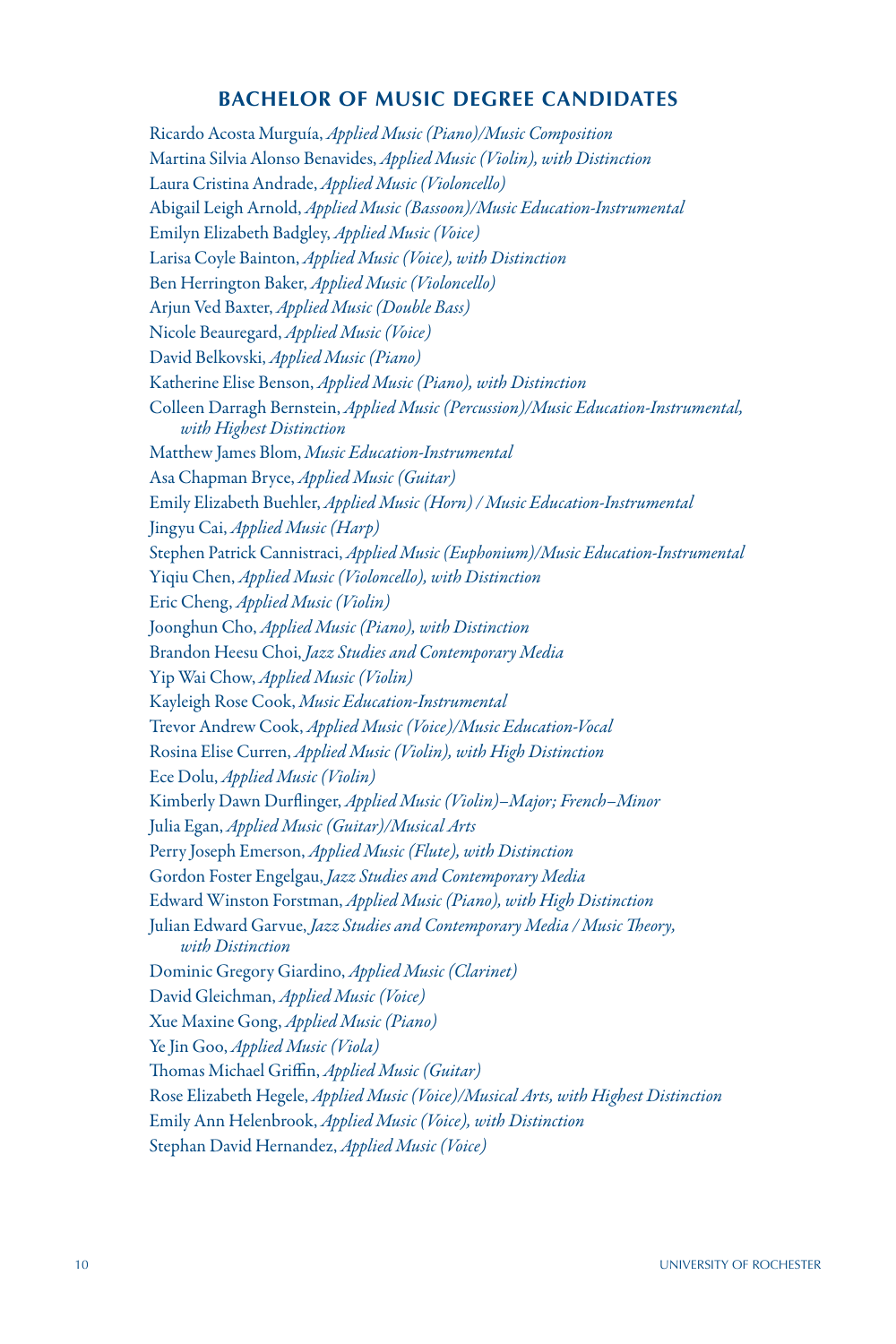Jillian Christine Honn, *Applied Music (Oboe)* Joshua Huang, *Applied Music (Violin)* Thea Emma Humphries, *Applied Music (Horn), with High Distinction* Samuel James Huss, *Applied Music (Trumpet)* Jonathan Joy Hwang, *Applied Music (Violin)* Justin Jaramillo, *Music Composition* Carmen Lavada Johnson-Pájaro, *Applied Music (Violin), with High Distinction* Stephen Rhett Jones, *Applied Music (Double Bass)* Nicole Julia Joshi, *Applied Music (Percussion)* Jonathan Broitman Kane, *Music Composition, with Distinction* Max Taylor Kanowitz, *Applied Music (Percussion)/Music Education-Instrumental, with Distinction* Sho Andrew Kato, *Applied Music (Flute)* Noah Kay, *Applied Music (Oboe)* Michael Daine Kent, *Applied Music (Trumpet)* Soojin Kim, *Music Composition, with Distinction* Katherine Koester, *Applied Music (Voice), with Highest Distinction* Clayton Douglas Kullander, *Applied Music (Bassoon)* Anne Elizabeth Kunkle, *Applied Music (Saxophone)/Music Education-Instrumental, with High Distinction* Anica Heeyun Lee, *Applied Music (Voice)/Music Education-Vocal* Anna Lenhert, *Applied Music (Harp)* Alexander Jorge Leon Donoso, *Music Composition, with Distinction* Sammy Lesnick, *Applied Music (Clarinet)* Yang Li, *Applied Music (Piano), with Distinction* Ting Hua Liang, *Applied Music (Saxophone)* Dovas Petras Lietuvninkas, *Applied Music (Trumpet)/Music Education-Instrumental, with Distinction* Christopher John Lindgren, *Applied Music (Trombone), with Distinction* Andrew Links, *Jazz Studies and Contemporary Media* George Everett Lord, *Applied Music (Trumpet)* Daniel Andrew Lyng, *Music Education-Vocal, with Distinction* Robert Woodruff Marx, *Applied Music (Trumpet)* Braden Nathaniel Maxwell, *Music Theory, with High Distinction* Reagan Mary McNameeKing, *Applied Music (Viola)* David Sean McNeeley, *Applied Music (Voice), with High Distinction* Douglas Meng, *Applied Music (Trombone)* Forrest Tyler Moody, *Applied Music (Piano)* Sarah Ng, *Applied Music (Violin)*  Lisa Michelle Nickels, *Applied Music (Oboe)–Major; Classics: Arabic/German–Minor* Elizabeth Allen Noble, *Applied Music (Voice), with Distinction* Ryan Frederick Norville, *Applied Music (Flute)* Michael Ann Page, *Applied Music (Violin)*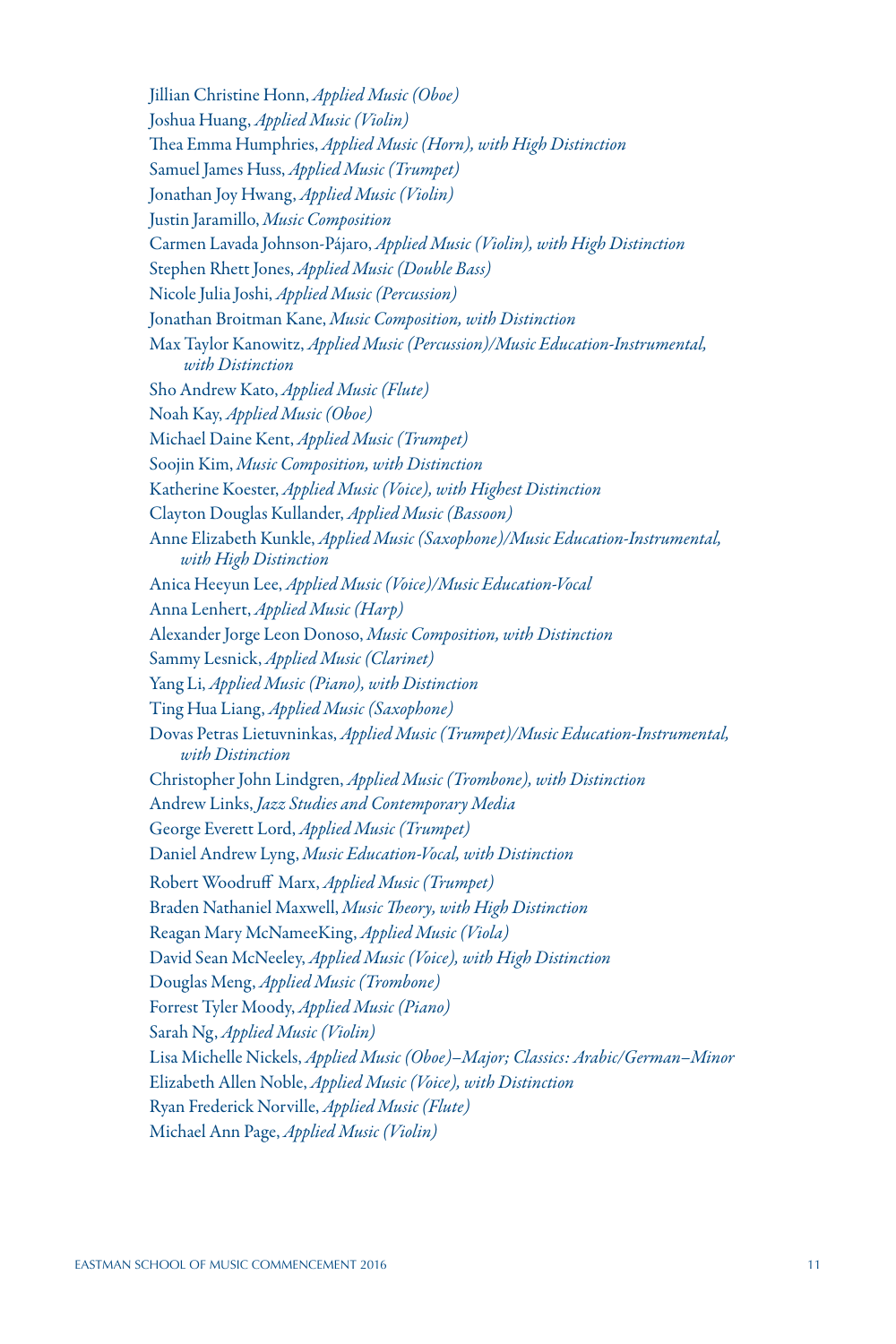Min Jung Laura Park, *Applied Music (Violin)* Bailey Alexandra Paugh, *Applied Music (Trumpet), with High Distinction–Major; German–Minor* Andrew Martin Luther Payton, *Applied Music (Tuba)/Music Education-Instrumental* Celeste Lenore Pellegrino, *Applied Music (Voice)/Music Education-Vocal* Justin Sacha Persichetti, *Applied Music (Percussion)* Sun-Ly Pierce, *Applied Music (Voice)* Andrew Mine Psarris, *Applied Music (Trumpet)* Shannon Leigh Reilly, *Applied Music (Violin), with Distinction* Lingfeng Ren, *Applied Music (Piano)* Garret Michael Reynolds, *Jazz Studies and Contemporary Media, with High Distinction* Ivy Loretta Ringel, *Applied Music (Bassoon), with Distinction* Mary Theresa Russek, *Applied Music (Violin)/Music Education-Instrumental, with Distinction* Daniel Salinas, *Applied Music (Violin)* Pedro Ricardo Sánchez Mijares, *Applied Music (Violoncello)* Laura Corina Dating Sanders, *Applied Music (Voice)* Benjamin Philip Scheer, *Music Composition* Jacqueline Rose Schober, *Applied Music (Horn)* Turi Julian Scilipoti, *Applied Music (Flute), with Highest Distinction–Major; Mathematics–Minor* Matthew Stephen Sieber-Ford, *Jazz Studies and Contemporary Media* Gabriel Ho Nam Sin, *Applied Music (Voice)* Ellen Marie Sonnenberg, *Applied Music (Violin), with High Distinction* Michael Anthony Staffeldt, *Applied Music (Viola)* Katherine Henoch Tepper, *Music Education-Vocal* Michael Thomas Tumiel, *Applied Music (Clarinet)* Kevin Wang, *Applied Music (Piano)* Mary Lyn Whitaker, *Applied Music (Voice)* William Bruce Wortley, *Applied Music (Euphonium), with High Distinction* Käthe Elizabeth Wright Kaufman, *Applied Music (Organ), with High Distinction* Chia Ni Wu, *Music Education-General, with High Distinction* Yuechen Xiao, *Applied Music (Piano)* Qing Carol Xiong, *Applied Music (Piano)/Music Theory, with Distinction* Nanao Nikole Yamada, *Applied Music (Violin)* Zi Yi Yang, *Applied Music (Piano)* Audrey Noelle Yu, *Applied Music (Oboe)/Music Education-Instrumental, with Distinction–Major; Biology–Minor* Hiroki Yuasa, *Applied Music (Double Bass)* Victor Wing Heng Yuen, *Applied Music (Trumpet), with Distinction* Aiwen Zhang, *Applied Music (Saxophone), with Distinction* Chuyue Zhang, *Applied Music (Piano)*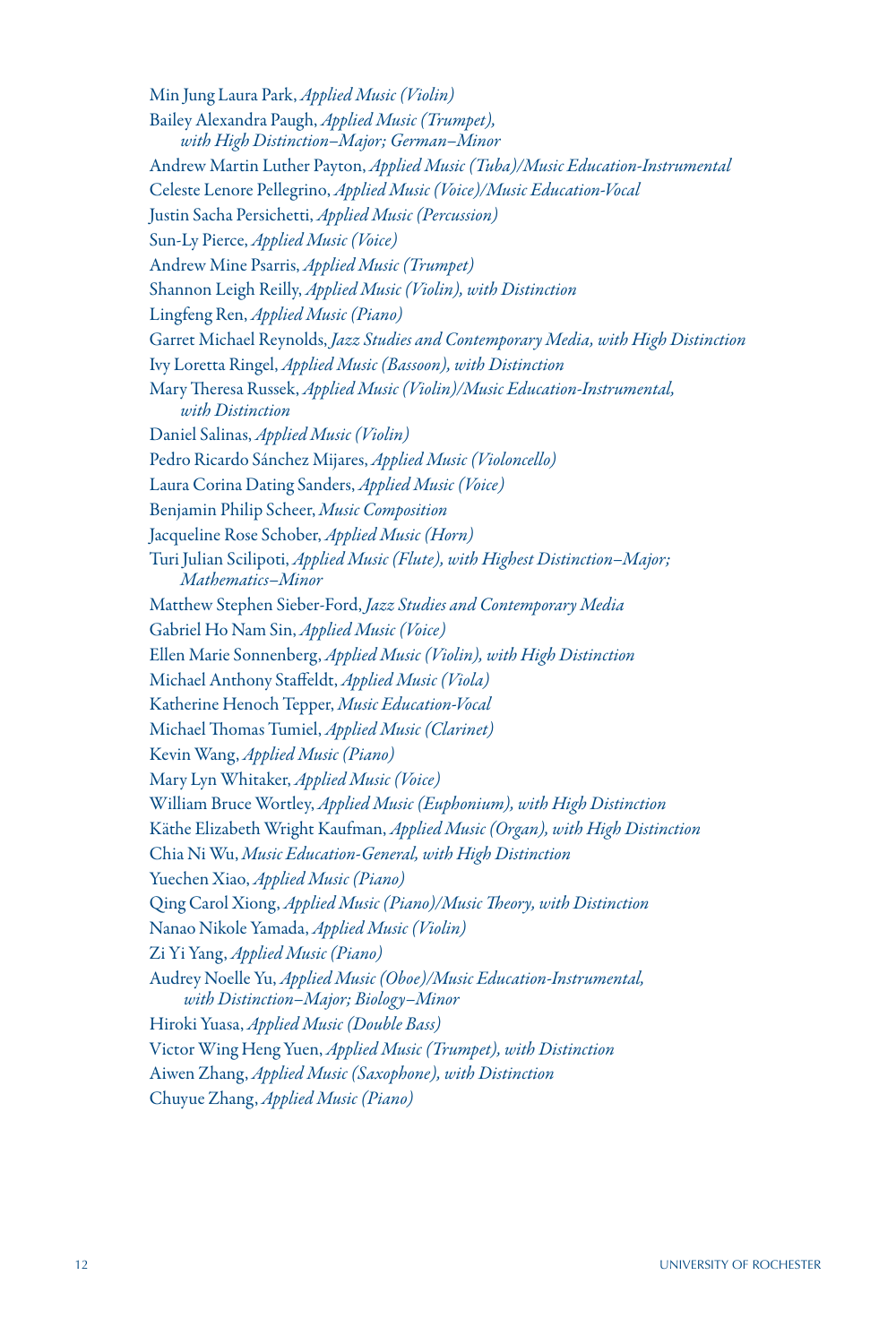# **MASTER OF ARTS DEGREE CANDIDATES**

Heidi Renae Blancarte, *Music Education (October 9, 2015)* Thomas Walter Corcoran, *Music Education* Gabrielle Eraca Cornish, *Musicology* Michael Anthony Frazier, *Music Composition* Catrina Kim, *Music Theory (March 11, 2016)* Timothy James Sauer, *Music Education (October 9, 2015)* Aaron R VanValkenburg, *Music Theory* Tamara Thwin Win, *Music Education*

# **MASTER OF MUSIC DEGREE CANDIDATES**

Ryaan Ahmed, *Early Music (October 9, 2015)* Yoanna Elisavet Akis, *Performance and Literature (Voice)* Matthew Amedio, *Performance and Literature (Saxophone)* Soyeon An, *Performance and Literature (Piano)* Isaac Jonathan Assor, *Performance and Literature (Voice)* Christian Giovanni Bigliani, *Music Education (December 31, 2015)* Louie Blancarte, *Music Education (October 9, 2015)* Joel Conrad Boettger, *Jazz Studies and Contemporary Media* Sarah Louise Brown, *Performance and Literature (Trumpet)* Cory Liying Chang, *Piano Accompanying and Chamber Music* An Wan Chen, *Piano Accompanying and Chamber Music* Alison Chiang, *Performance and Literature (Piano)* Alan W Cline, *Performance and Literature (Voice)* Edward John Dean, *Performance and Literature (Organ)* Christopher Richard Demetriou, *Performance and Literature (Percussion)* Lawrence Gregory Dine, *Performance and Literature (Tuba)* Kevin Patrick Donegan, *Music Education (October 9, 2015)* Aaron James Eckert, *Performance and Literature (Euphonium & Trombone)/Jazz Studies and Contemporary Media* Amanda Eich, *Performance and Literature (Clarinet)* Chase Ellison, *Jazz Studies and Contemporary Media* John Edward Fatuzzo, *Performance and Literature (Trumpet)* Michael David Forfia, *Jazz Studies and Contemporary Media* Edo Frenkel, *Conducting* James Lee Garber, *Performance and Literature (Guitar)* Ian Hayden Greenberg, *Performance and Literature (Violoncello)* Ji Hyang Gwak, *Performance and Literature (Piano)* David Edward Hahn, *Conducting* Leonard Otis Hayes, Jr., *Performance and Literature (Piano) (December 31, 2015)* Fang-Wei Hsu, *Performance and Literature (Piano)* Taylor Grace Hutchinson, *Piano Accompanying and Chamber Music*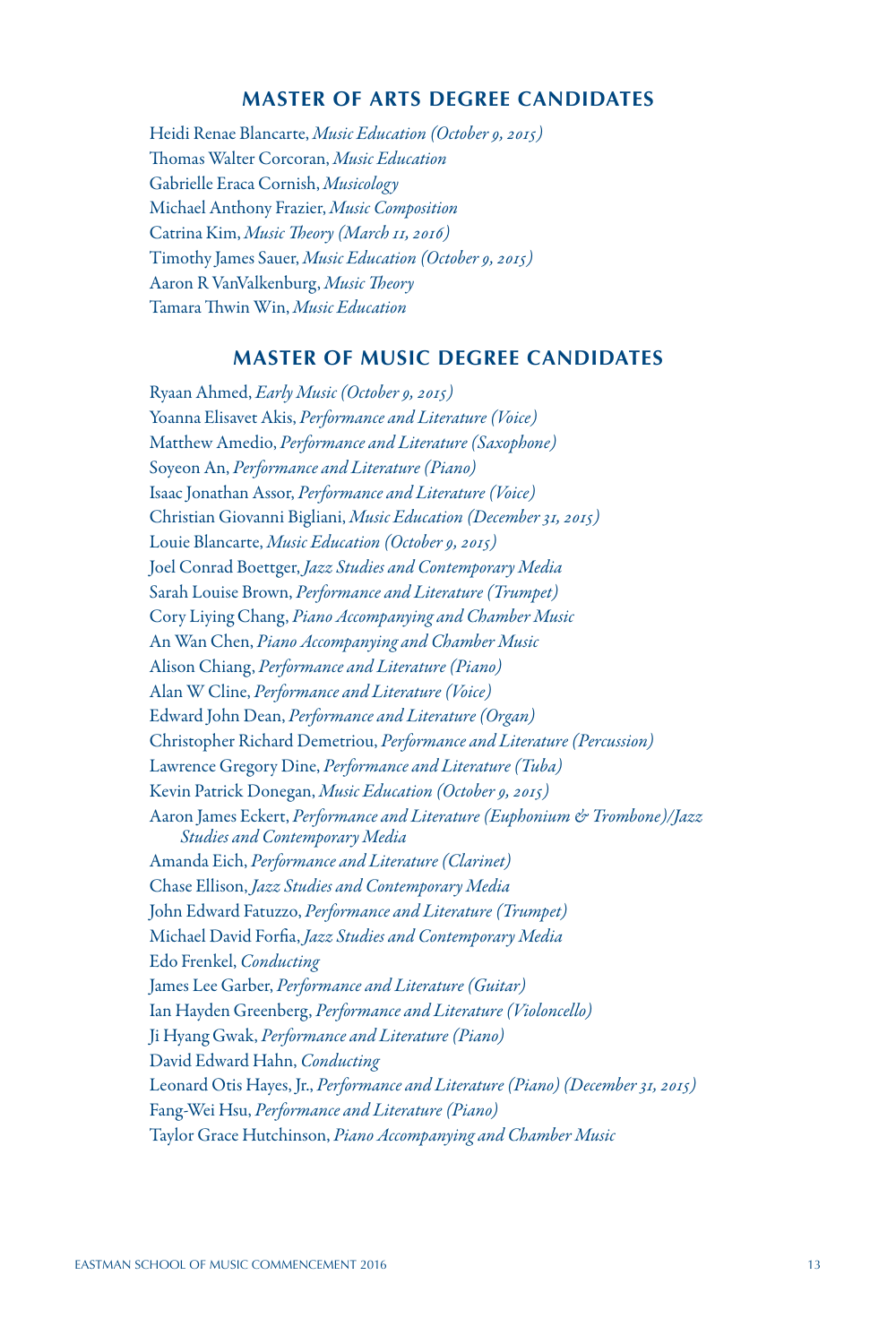Adriana Iacovache-Pana, *Performance and Literature (Violin)* Spencer David Jensen, *Performance and Literature (Double Bass)* Eunjeong Jo, *Performance and Literature (Piano)* Hyeinn Jun, *Performance and Literature (Piano)* Hyerin Kang, *Performance and Literature (Violin)* David Nathan Keezing, *Performance and Literature (Guitar)* Maryam Raya Kheirbek, *Performance and Literature (Piano)* Angela Kratchmer, *Performance and Literature (Viola)* Ye-Eun Kwag, *Performance and Literature (Piano)* Matthew William Langford, *Music Education (December 31, 2015)* Jacquelyn Barbara Lankford, *Performance and Literature (Trumpet)* Cecilia C Lee, *Music Education* Changhee Lee, *Performance and Literature (Piano)* Erie Park Lee, *Performance and Literature (Violoncello)* Yunjin Lee, *Performance and Literature (Piano)* Yunjung Lee, *Performance and Literature (Violin) (December 31, 2015)* Richard Li, *Performance and Literature (Clarinet)* Darren Yang Lin, *Performance and Literature (Percussion)* Christopher Joseph Longo, *Performance and Literature (Voice) (December 31, 2015)* Kimberly Anne Merrill, *Performance and Literature (Voice)* Eric Marden Metzgar, *Music Education* Cody Lewis Muller, *Performance and Literature (Voice)* Sergio Ignacio Muñoz Leiva, *Performance and Literature (Viola)* Chan Mi Na, *Performance and Literature (Viola) (December 31, 2015)* Arielle Nachtigal, *Performance and Literature (Voice)* Sohyeon Park, *Performance and Literature (Violoncello)* Vilma Riitta Perkiomaki, *Performance and Literature (Violin) (December 31, 2015)* Michael Perry, *Performance and Literature (Violin)* Alex Matthew Piela, *Jazz Studies and Contemporary Media* Dana Jean Ransom, *Music Education (October 9, 2015)* Neil Sikorsky S. Reyes, *Music Education (October 9, 2015)* Evelyn Saavedra, *Performance and Literature (Voice)* Cecilia Sakong, *Performance and Literature (Piano)* Zachary Thomas Sheets, *Performance and Literature (Flute)/Music Composition* Andrew Sang-Woog Sohn, *Performance and Literature (Piano)* Caroline Allie Sonett, *Performance and Literature (Flute)* Andrew Lee Stephens, *Piano Accompanying and Chamber Music* Connor Benjamin Stevens, *Performance and Literature (Percussion) (October 9, 2015)* Paulina Lopinski Świerczek, *Performance and Literature (Voice)* Julian Kei Tanaka, *Jazz Studies and Contemporary Media* Timothy Fox Taylor, *Performance and Literature (Trombone)* Erica Jo Washburn, *Performance and Literature (Voice)*  Garrett Nicholas Wellenstein, *Conducting*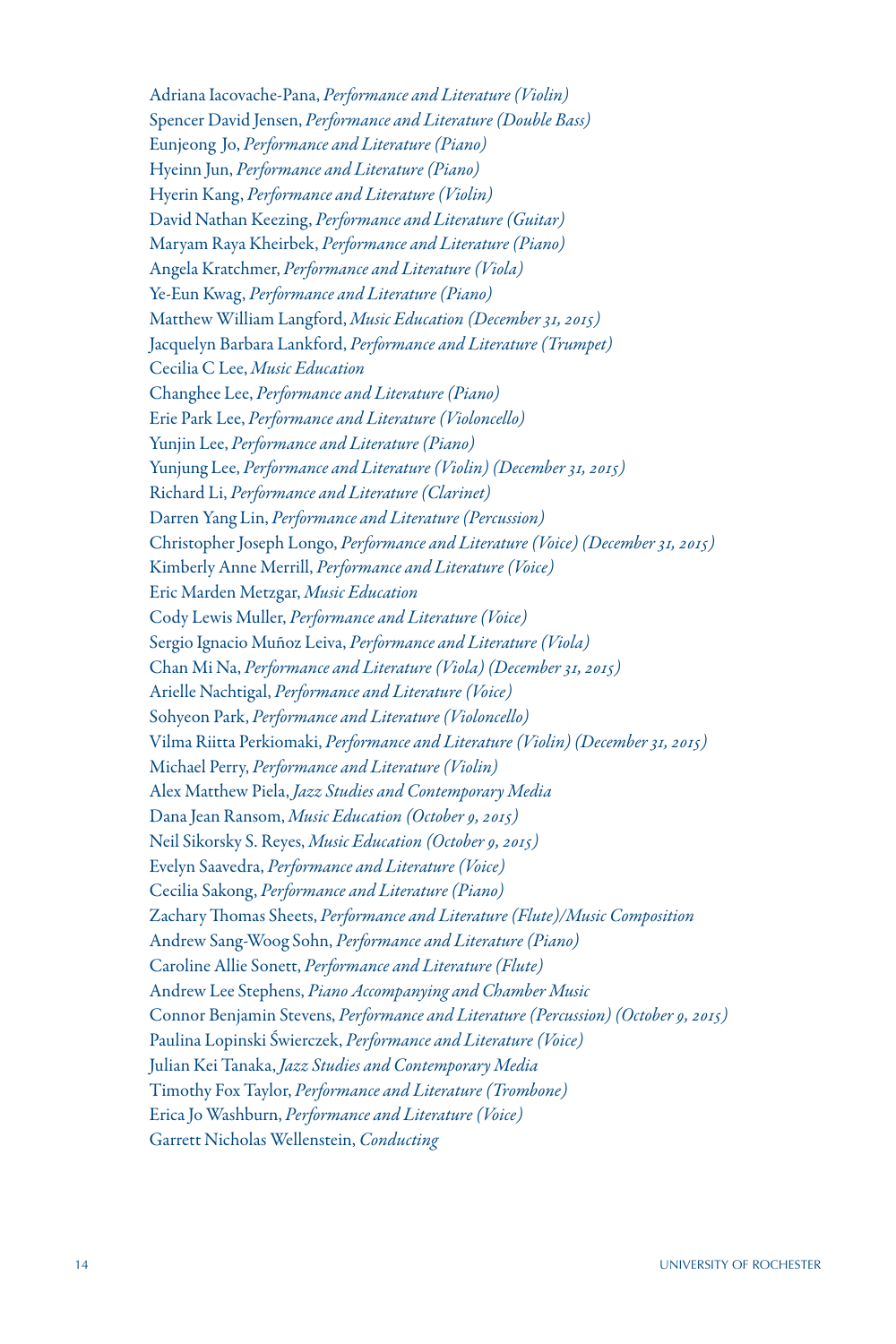James Gerard Wilt, *Performance and Literature (Trumpet) (December 31, 2015)* Margaret Louise Womack, *Performance and Literature (Violoncello) (March 11, 2016)* Tian Xu, *Performance and Literature (Violin) (December 31, 2015)* Ruxin Zhao, *Performance and Literature (Piano)* You Zhao, *Piano Accompanying and Chamber Music* Matt Joseph Zucker, *Performance and Literature (Violoncello)* 

## **DOCTOR OF MUSICAL ARTS DEGREE AWARDED MAY 14, 2016**

Joshua Aaron Becker, *Performance and Literature (Trombone) (December 31, 2015)* Philip Lawrence Borter, *Performance and Literature (Violoncello) (October 9, 2015)* Eric Matthew Carlin, *Performance and Literature (Guitar) (October 9, 2015)* Sébastien Marie-Charles Cornut, *Performance and Literature (Piano)* David Earl Detweiler, *Jazz Studies and Contemporary Media (October 9, 2015)* Dannel Javier Espinoza, *Performance and Literature (Saxophone) (October 9, 2015)* Kristina Elizabeth Finch, *Performance and Literature (Harp) (October 9, 2015)* Jonathan Edward Fitzgerald, *Performance and Literature (Guitar) (October 9, 2015)* James Allen Flowers, *Performance and Literature (Saxophone) (October 9, 2015)* Liisa Ambegaokar Grigorov, *Performance and Literature (Flute) (December 31, 2015)* Joseph Maxwell Grube, *Performance and Literature (Bassoon)* Bryan Kerr Holten, *Performance and Literature (Organ) (December 31, 2015)* Mary Therese Holzhauer, *Piano Accompanying and Chamber Music* Jerry Hou, *Conducting (December 31, 2015)* Lauren Elizabeth Jacobson, *Performance and Literature (Clarinet) (December 31, 2015)* Toni James, *Performance and Literature (Piano) (October 9, 2015)* Haeyeun Jeun, *Performance and Literature (Piano)* Joong-Han Jung, *Performance and Literature (Piano)* Hyoungjin Kim, *Performance and Literature (Piano)* Jeong Hyun Angela Kim, *Performance and Literature (Piano) (December 31, 2015)* Rosa Suhyon Lee, *Performance and Literature (Piano) (March 11, 2016)* Catherine Avis Branch Lewis, *Performance and Literature (Flute) (October 9, 2015)* Jeannie Elana Little, *Performance and Literature (Trombone) (October 9, 2015)* Anna A Maimine, *Performance and Literature (Piano)* Daniel Raymond Pesca, *Music Composition* Wendy Michelle Richman, *Performance and Literature (Viola)* Abigail Bassett Rockwood, *Performance and Literature (Organ)* James Peyden Shelton, *Performance and Literature (Trumpet)* Andrew Bennion Snow, *Performance and Literature (Viola)* Hye-Bin Song, *Performance and Literature (Piano) (December 31, 2015)* James Michael Sullivan, *Performance and Literature (Double Bass) (December 31, 2015)* Edward Matthew Valverde, *Performance and Literature (Voice)* Shijun Wang, *Performance and Literature (Piano)*